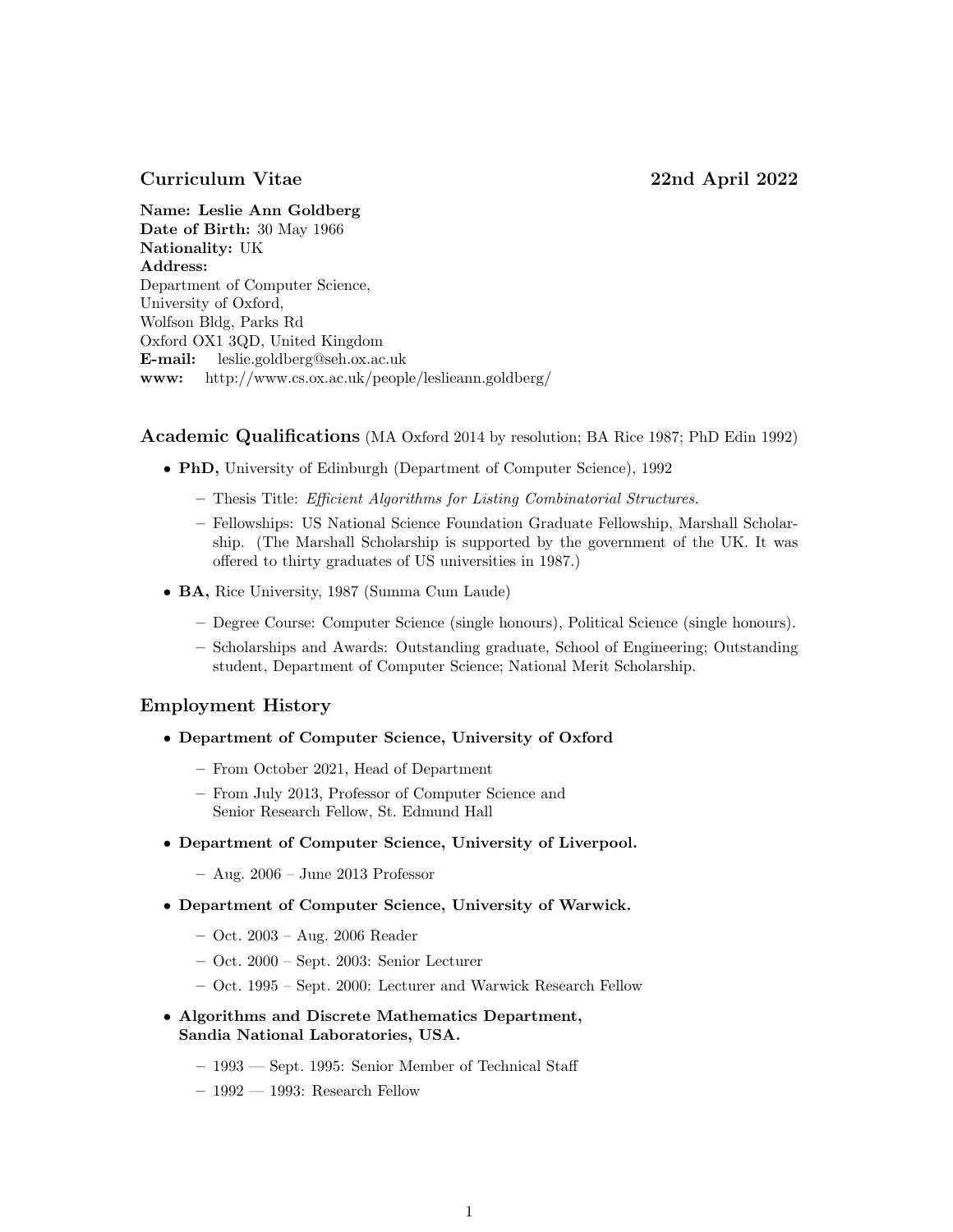# Prizes and honours

- Best Paper Prize 2017. 12th International Symposium on Parameterized and Exact Computation (IPEC 2017). Leslie's paper "A Fixed-Parameter Perspective on #BIS" with R. Curticapean, H. Dell, F. Fomin and J. Lapinskas won the best-paper prize.
- Suffrage Science Award Maths and Computing 2016. This scheme "celebrates women in science for their scientific achievement and for their ability to inspire others". It was initiated in 2011 by the MRC (Medical Research Council) Clinical Sciences Centre. Leslie was one of the initial 12 award winners in maths and computing (which started in 2016).
- Best Paper Prize 2016. 43th Int'l Colloquium on Automata, Languages and Programming (ICALP 2016). My paper "Amplifiers for the Moran Process" with Galanis, Göbel, Lapinskas, and Richerby won best-paper prize for Track A (Algorithms, Automata, Complexity and Games), which had 319 papers submitted.
- Awarded an ERC Advanced Grant, 2014.
- elected member of the European Academy of Sciences Academia Europaea 2014.
- Best Paper Prize 2012. ICALP 2012. My paper "The Complexity of Computing the Sign of the Tutte Polynomial (and consequent #P-hardness of Approximation)" with Jerrum won best-paper prize for Track A which had 249 papers submitted.
- Best Paper Prize 2010. ICALP 2010. My paper "Approximating the partition function of the ferromagnetic Potts model" with Jerrum won best-paper prize for Track A which had 229 papers submitted.
- Best Paper Prize 2006. ICALP 2006. My paper "On Counting Homomorphisms to Directed Acyclic Graphs" with Dyer and Paterson won best-paper prize for Track A which had 230 papers submitted.
- 1991–1992 UK Distinguished Dissertations in Computer Science (one of three winners)

#### Short term and invited positions

- Visiting Scientist, Simons Institute for the Theory of Computing, Berkeley, Counting Complexity and Phase Transitions, January-May 2016.
- Visiting Scientist, Centre de Recerca Matematica (CRM), Barcelona, Probabilistic Techniques in Computer Science, September 2009
- Visiting Fellow, Newton Institute for Mathematical Sciences, Combinatorics and Statistical Mechanics, June 2008
- Visiting Researcher, Mathematica Sciences Research Institute (MSRI), Berkeley, Probability, Algorithms and Statistical Physics, March-May 2005
- Visiting Fellow, Newton Institute for Mathematical Sciences, Computation, Combinatorics and Probability, July-August 2002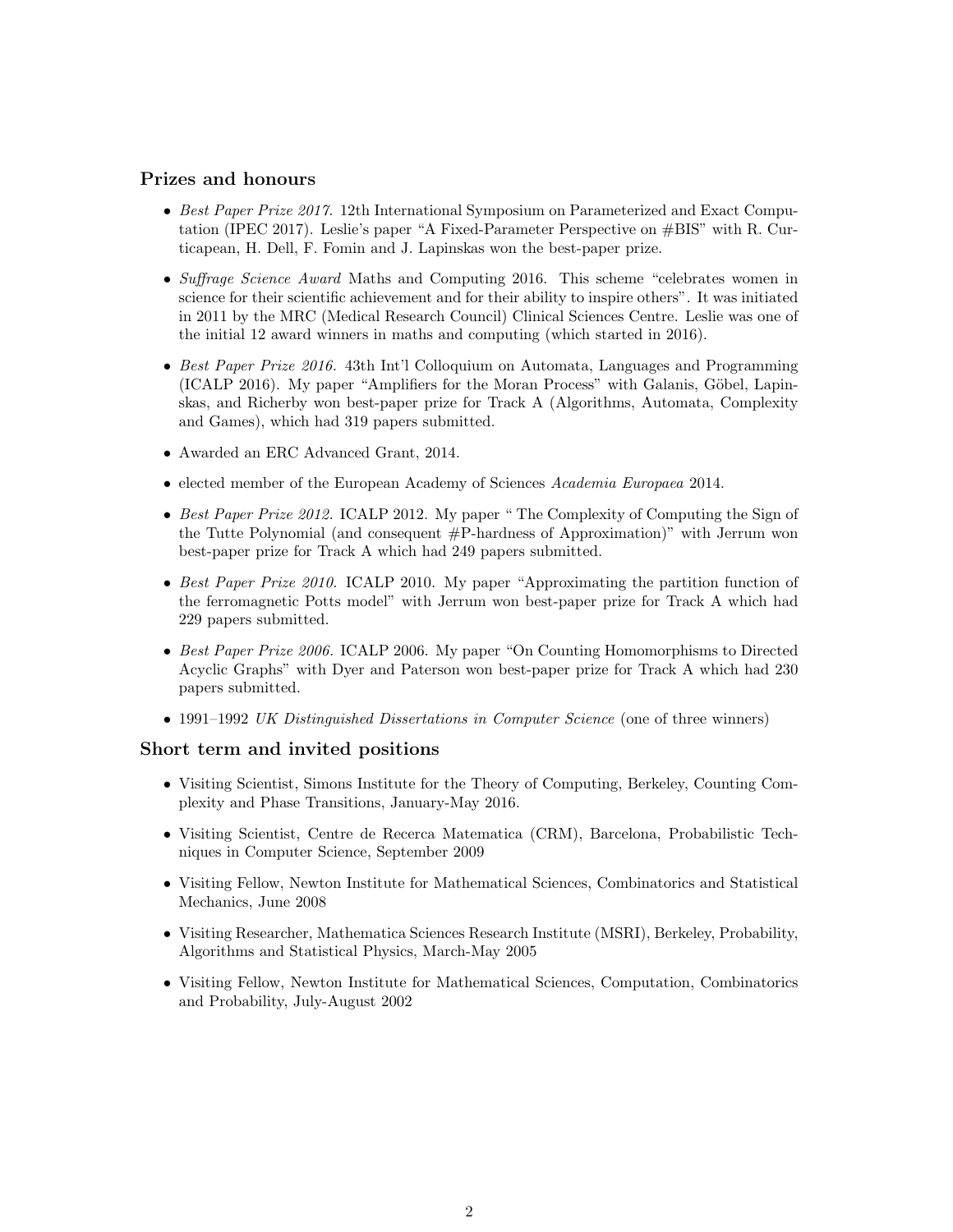## Recent and Upcoming Invited Keynote or Plenary Talks

- 28th Int'l Computing and Combinatorics Conference (COCOON 2022)
- 49th Int'l Conference on Automata, Languages, and Programming (ICALP 2022)
- 41st Conference on Foundations of Software Technology and Theoretical Computer Science (FSTTCS 2021)
- 30th Int'l Symposium on Algorithms and Computation (ISAAC 2019)
- 36th Int'l Symposium on Theoretical Aspects of Computer Science (STACS 2019)
- 43rd Mathematical Foundations of Computer Science (MFCS 2018)
- 14th Latin American Theoretical Informatics Symposium (LATIN 2018)
- 27th Int'l Workshop on Combinatorial Algorithms (IWOCA 2016)
- Foundations of Genetic Algorithms XIII (FOGA 2015)
- Max Planck Institute for Computer Science Distinguished Lecturer Series, Sept 2014
- 8th Int'l Conference on Language and Automata Theory and Applications (LATA 2014)
- 13th Int'l Conference on Approximation Algorithms for Combinatorial Optimization Problems (APPROX 2010)

#### Chair Functions and Steering Committees at International Conferences

- 1. PC Chair 15th Inernational Workshop on Randomization and Computation, RANDOM 2015, Princeton, USA, August 2011.
- 2. PC Chair 35th International Colloquium on Automata, Languages and Programming (IC-ALP 2008, Iceland) Track A: Algorithms and Complexity
- 3. Steering Committee ICALP 2018–2022

#### Editorial Boards

- 1. Journal of the ACM (JACM), Area editor for "Randomized Algorithms and Probabilistic Analysis of Algorithms" April 2018– March 2020.
- 2. Journal of Discrete Algorithms, (co)-Editor-in-Chief 2014–2017
- 3. SIAM Journal on Computing (SICOMP) 2008 2016
- 4. LMS Journal of Computation and Mathematics 2010 2012
- 5. ACM Transactions on Algorithms 2004–2013
- 6. Journal of Algorithms 2000–2003

### PhD Students and Postdocs

- Marc Roth: Postdoc from Oct 2021
- Andres Herrera Poyatos: PhD from Oct 2019 (supervised with A Galanis)
- James Stewart: PhD Oct 2018 present (supervised with A Galanis)
- Jacob Focke: PhD 2020. (supervised with  $S \times \mathbb{Z}$ ivný) Now Postdoc at CISPA.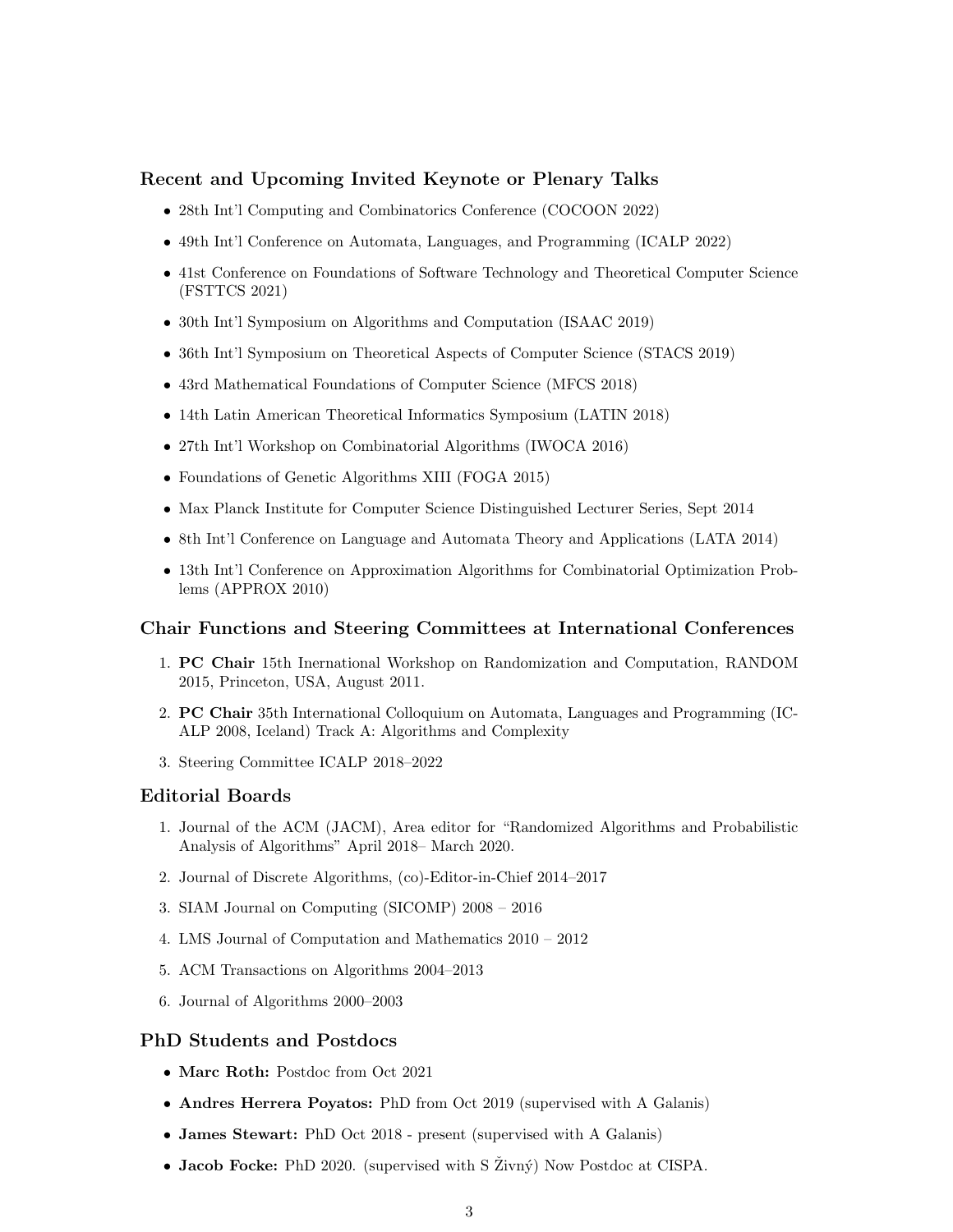- Kuan Yang: PhD 2020. (supervised with A Galanis) Now Assistant Professor Shanghai Jiao Tong University.
- David Richerby: Postdoc. Now Lecturer at the University of Essex.
- John Lapinskas: Postdoc. Now Lecturer at the University of Bristol.
- Miriam Backens: Postdoc. Now Lecturer at the University of Birmingham.
- Andreas Galanis: Postdoc. Now Associate Professor at the University of Oxford.
- Andreas Goebel: PhD 2016. Now Researcher at HPI.
- Colin McQuillan PhD 2013. Now at Imagination Technologies.
- Antony McCabe: PhD 2012 (supervised with P Goldberg). Now Senior Researcher at University of Liverpool.
- Marcus Jalsenius PhD 2008. Now a Data Scientist at Telia.
- Kasper Pederson PhD 2008. Now a Senior Consultant at SunGard.
- Russ Martin: Postdoc. Now at the Data Incubator, Washington DC.
- Edith Elkind: Postdoc. Now Professor at the University of Oxford.
- Steven Kelk: PhD 2003. Now Associate Professor at Maastricht University.
- Tom Friedetzky Postdoc. Now Associate Professor at Durham University.
- Petra Berenbrink Postdoc. Now Professor at Hamburg.
- Hesham Al-Ammal: PhD 2000. Now Dean of the College of IT at University of Bahrain.
- Mary Cryan: PhD 2000. Now Lecturer at Edinburgh University.

#### Publications

See <http://www.cs.ox.ac.uk/people/leslieann.goldberg/publications.html>.

#### Research Grants

- L.A. Goldberg, "Mapping the Complexity of Counting", ERC Advanced Grant 334828. 1 March 2014 – 31 August 2019; 2,499,093 Euros.
- M. Dyer, L.A. Goldberg, and M.Jerrum, "Computational Counting" The project consists of 3 EPSRC Grants. Leslie's is EP/I011528/1. 1 March 2011 - 28 February 2014, GBP 327,205
- S. Schewe (Principal Investigator) L. Goldberg and T. Shenton (co-investigators) "Synthesis and Verification in Markov Game Structures", July 2010 - August 2013. EPSRC EP/H046623/1 GBP 335,487
- P. Goldberg (Principal Investigator) L. Goldberg and P. Krysta (co-Investigators) "Efficient Decentralisated Approaches in Algorithmic Game Theory", EPSRC EP/G069239/1, 01/10/2009 - 30/09/2012 GBP 398,269 (this project is joint with an EPSRC grant of Artur Czumaj at Warwick).
- M. Dyer, L.A. Goldberg, and M. Jerrum, "The Complexity of Counting in Constraint Satisfaction Problems", this project consists of 3 EPSRC Grants. Leslie's is EP/E062482/1, 01/12/2007 - 30/11/2010, GBP 191,813.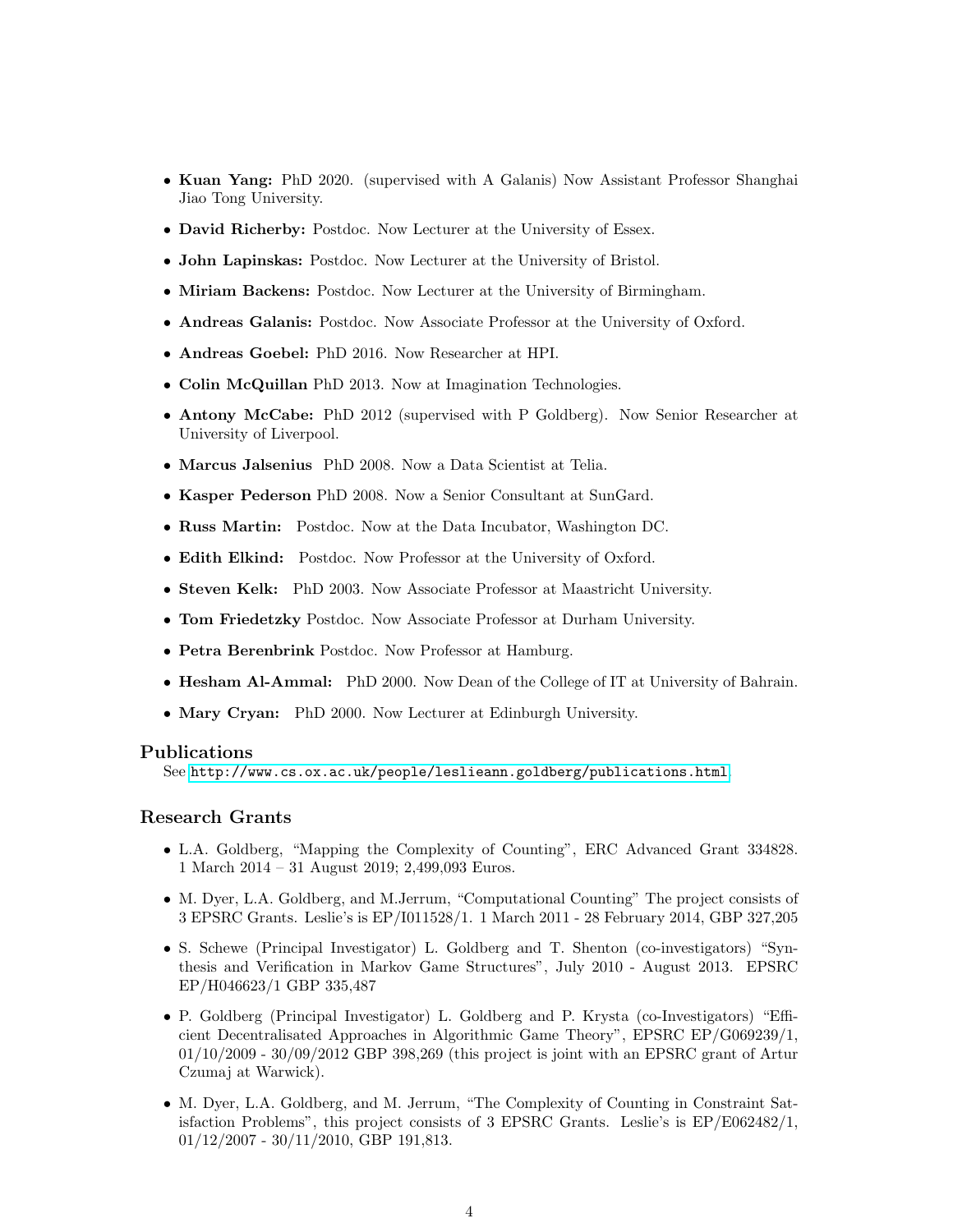- P. Goldberg (Principal Investigator), L.A. Goldberg (co-Investigator), "Algorithmics of Networksharing Games", EPSRC GR/T07343/02, GBP 53,457, 14/08/2006 - 13/01/2008
- M. Paterson (Principal Investigator), A. Stuart, L. Goldberg, and B. Chen (co-Investigators), "The Centre for Discrete Mathematics and its Applications", EPSRC Science and Innovation Grant, GBP 3,768,168 1/10/06–30/09/12 EPSRC Grant EP/D063191/1
- M. Dyer, L.A. Goldberg, and M. Jerrum, "Discontinuous Behaviour in the Complexity of randomized Algorithms", This project consists of 3 EPSRC Research Grants. Leslie's is GR/S76168/01, 19 Jan 04 - 18 Jan 07. GBP 107,361. (Final overall assessment: Outstanding)
- L.A. Goldberg, EPSRC Research Grant, GR/R44560/01, Analysing Markov-chain based random sampling algorithms,  $15$  Oct  $01 - 14$  Oct  $03$ . GBP 82,911.74 (Final overall assessment: Outstanding)
- M. Paterson (principal investigators at the Warwick site) and H. Djidjiv and L.A. Goldberg and P. Goldberg and Alexandre Tiskin (other investigators at the Warwick site), IST Programme of the EU, Contract IST-1999-14186, ALCOM-FT, 1 June 00 – 1 June 03.
- M. Dyer, L.A. Goldberg, and M. Jerrum, "Sharper analysis of randomised algorithms: a computational approach", This project consists of 3 EPSRC Research Grants. Leslie's is GR/M96940, 1 Apr 00 to 31 March 03. GBP 66,793. (Final overall assessment: Outstanding)
- L.A. Goldberg, EPSRC Research Grant GR/L60982, "Design and Analysis of Contention-Resolution Protocols", 1 Oct 97 – 30 Sept 00, GBP 16,377. (Final overall assessment: Outstanding)
- M. Paterson (principal investigator at the Warwick site) and L.A. Goldberg and S. Muthukrishnan (other investigators at the Warwick site), ESPRIT Project 20244, ALCOM-IT, "Algorithms and Complexity in Information technology", Jan 96 – Jun 99.
- L.A. Goldberg, Warwick Teaching and Research Innovations Grant 0951CSA, "Computer Algorithms for Constructing Evolutionary Trees", 20 August 1996 – 19 August 1997, GBP 1,500.
- E. Brickell, J. DeLaurentis and L.A. Goldberg (principal investigator), "Optical Communication for Future High Performance Computers," Laboratory Directed Research and Development Grant, 1995, Sandia National Labs, \$571,000.
- J. DeLaurentis and L.A. Goldberg, "Random Structures and Algorithms." US Department of Energy's Office of Scientific Computing, 1995, \$180,000.
- L.A. Goldberg, P.W. Goldberg, C.A. Phillips and T. Warnow (principal investigator), A New Approach to Protein Function and Structure Prediction, Laboratory Directed Research and Development Grant, 1994, Sandia National Labs, \$629,000.

# External Research Committees

- 1. Vice President of the EATCS (European Association of Theoretical Computer Science) 2016– 2020. Elected member of the Council 2009–2013, 2013–2017 (Chair of the Publications Committee 2012–16, and of the Awards Committee 2013–14).
- 2. Chair, EPSRC ICT Prioritisation Panel 2019
- 3. ERC Consolidator Grant Committee PE6 Computer Science and Informatics ERC-2015-CoG and ERC-2017-CoG